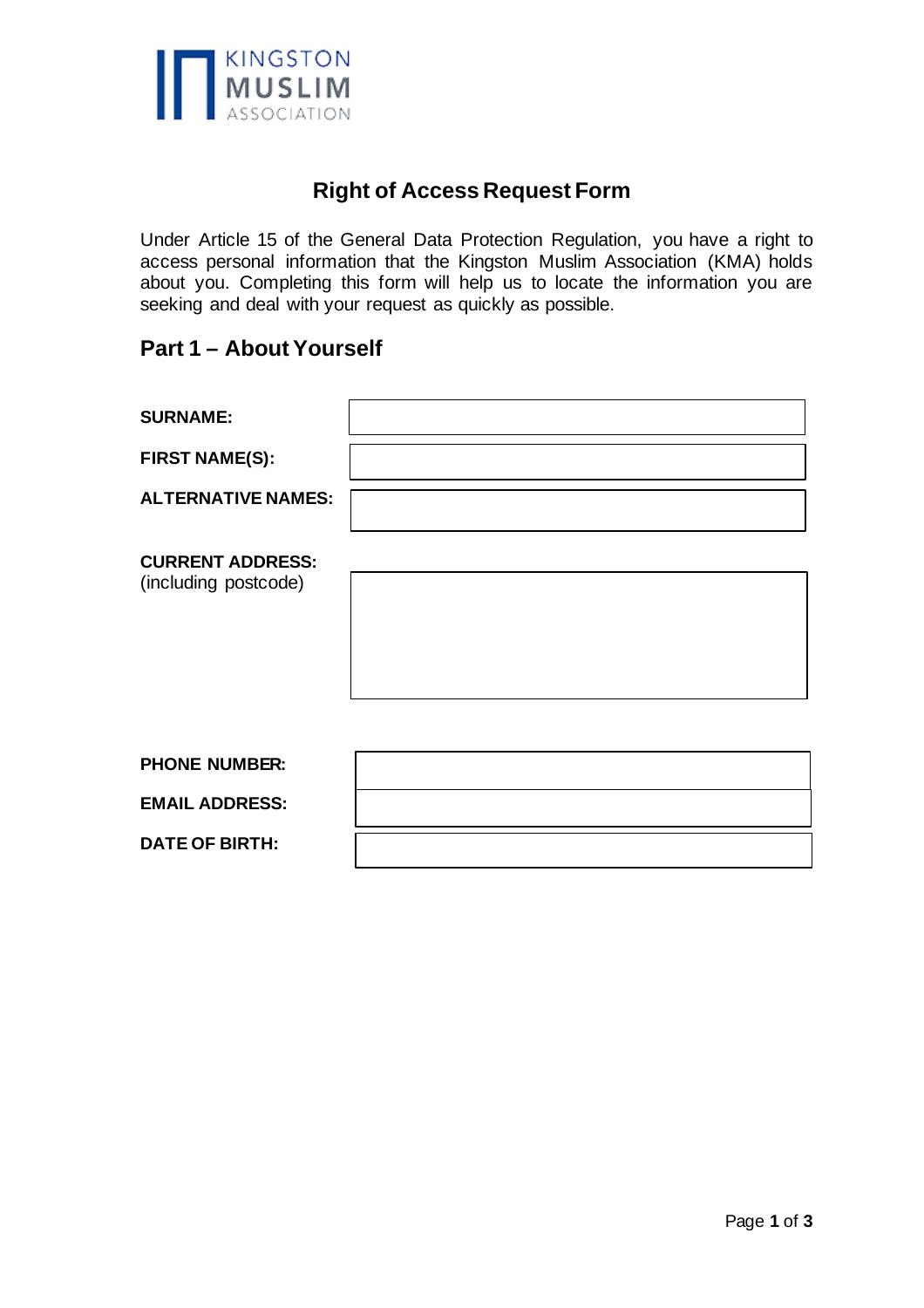# **Part 2 - Locating Your Personal Information**

In order for us to be able to locate the information you are seeking, please provide some details, if known, as to where you feel information is held about you. If you would like to provide any further information that you feel would be helpful in locating your personal information, please provide this in the box named Additional Information.

### **SUBJECT DETAILS:**



#### **ADDITIONAL INFORMATION:**

(e.g. reference numbers, membership number if known)

You may continue on plain sheets if necessary